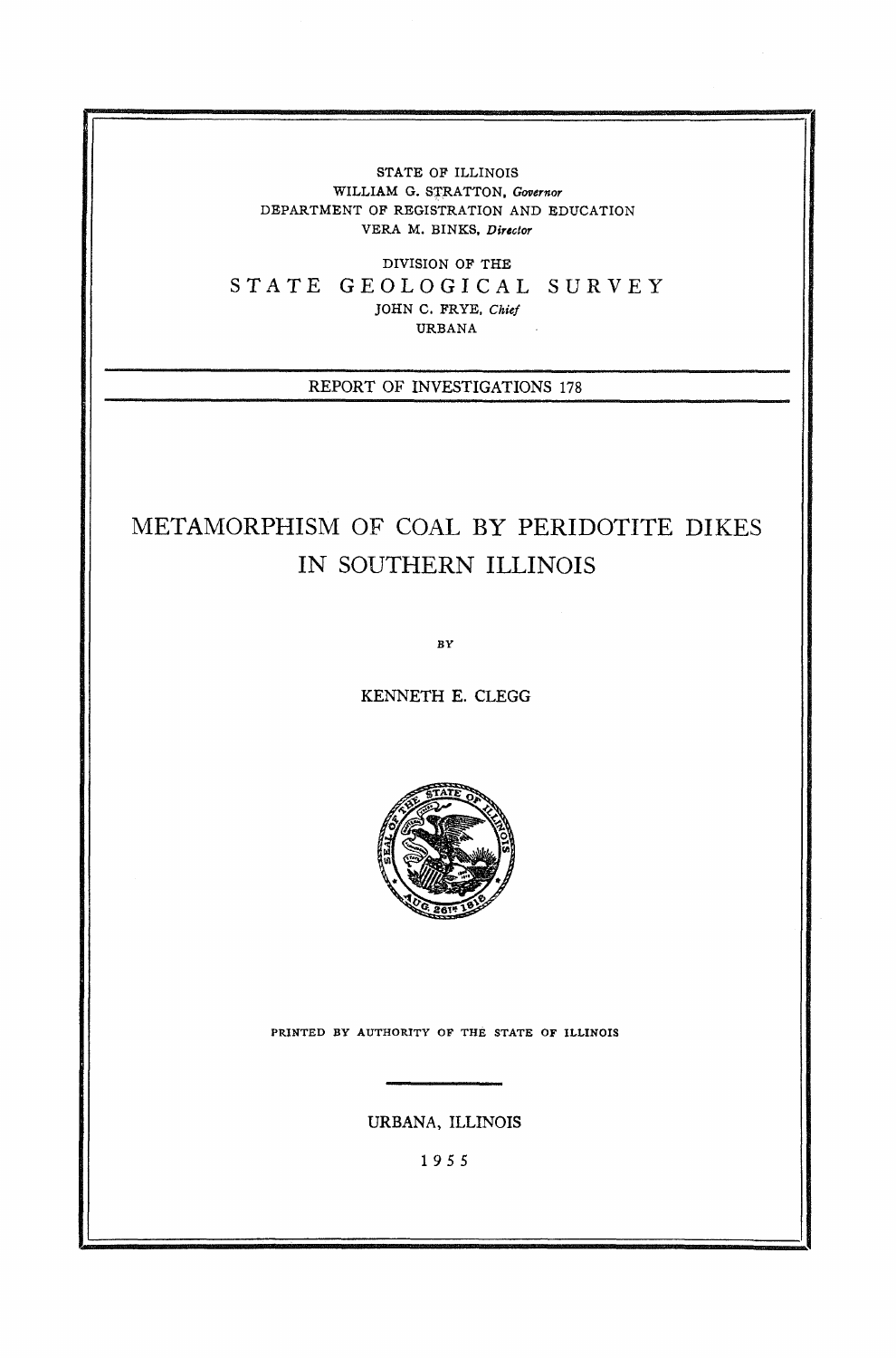STATE OF ILLINOIS WILLIAM G. STRATTON, Governor DEPARTMENT OF RESTSTRATION AND EDUCATION VERA M. BINKS, *Diractor* 

DIVISION OF THE STATE GEOLOGICAL SURVEY JOHN C. FRYE, **Chief**  URBANA

REPORT OF INVESTIGATIONS 178

# METAMORPHISM OF COAL BY PERHDOTITE DIKES IN SOUTHERN ILLINOIS

BY

KENNETH E. CLEGG



PRINTED BY AUTHORITY OF THE STATE OF ILLINOIS

URBANA, ILLINOIS

1955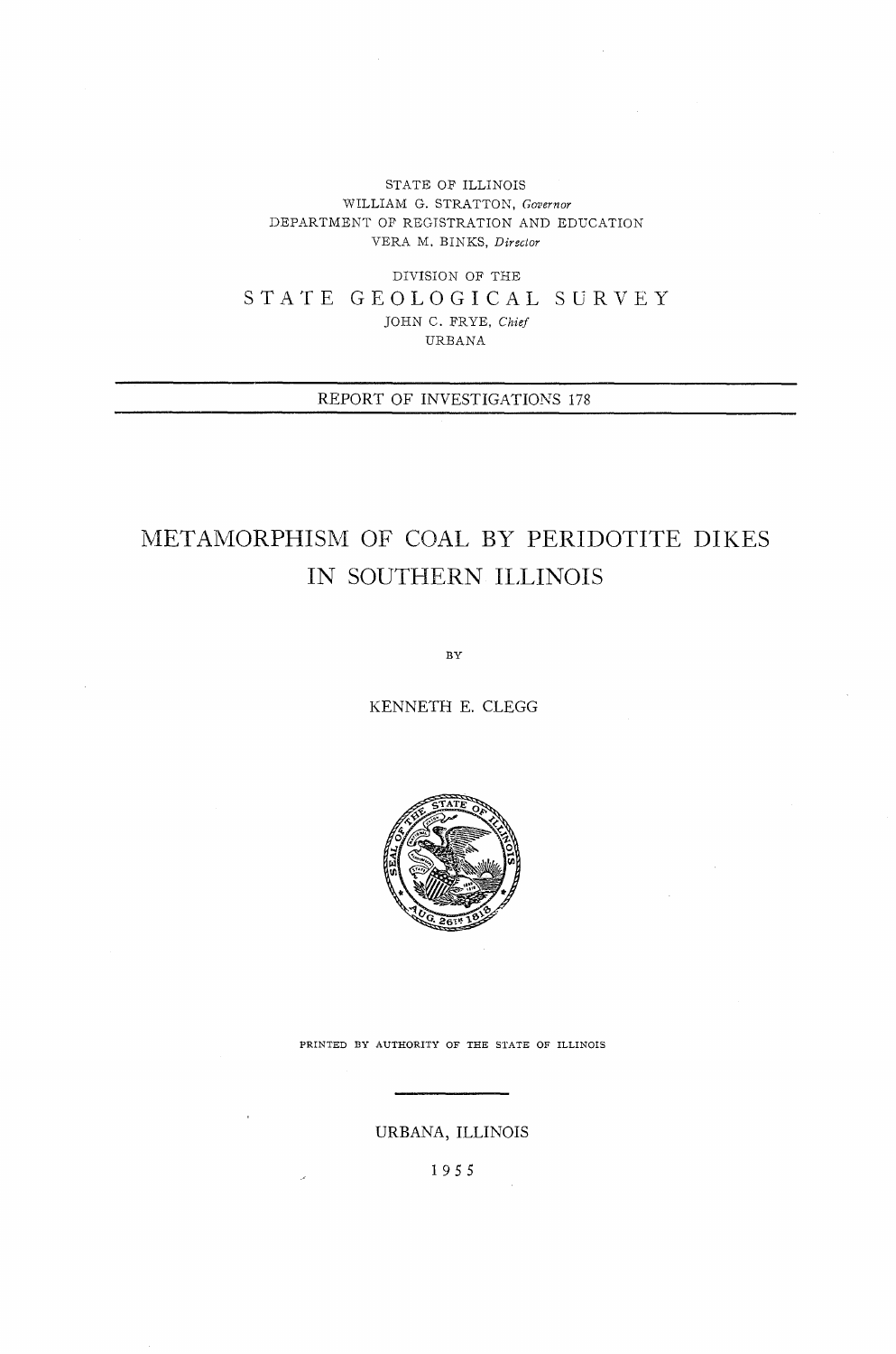## ORGANIZATION

STATE OF ILLINOIS HON. WILLIAM G. STRATTON, *Governor*  DEPARTMENT OF REGISTRATION AND EDUCATION HON. VERA M. BINKS, *Director* 

# BOARD OF NATURAL RESOURCES AND CONSERVATION

HON. VERA M. BINKS, *Chaivman*  W. H. NEWHOUSE, PH.D., *Geology* ROGER ADAMS, PH.D., D.Sc., *Chemistry*  ROBERT H. ANDERSON, B.S., *Engineering* A. E. EMERSON, PH.D., *Biology* LEWIS H. TIFFANY, PH.D., PD.D., *Forestry* W. *L.* EVERITT, E.E., PH.D. *Representiag the President of the University of Illinois*  DELYTE W. MORRIS, PH.D. *President of Soulhevn Illinois University* 

GEOLOGICAL SURVEY DIVISION

JOHN C. FRYE, PH.D., *Chief*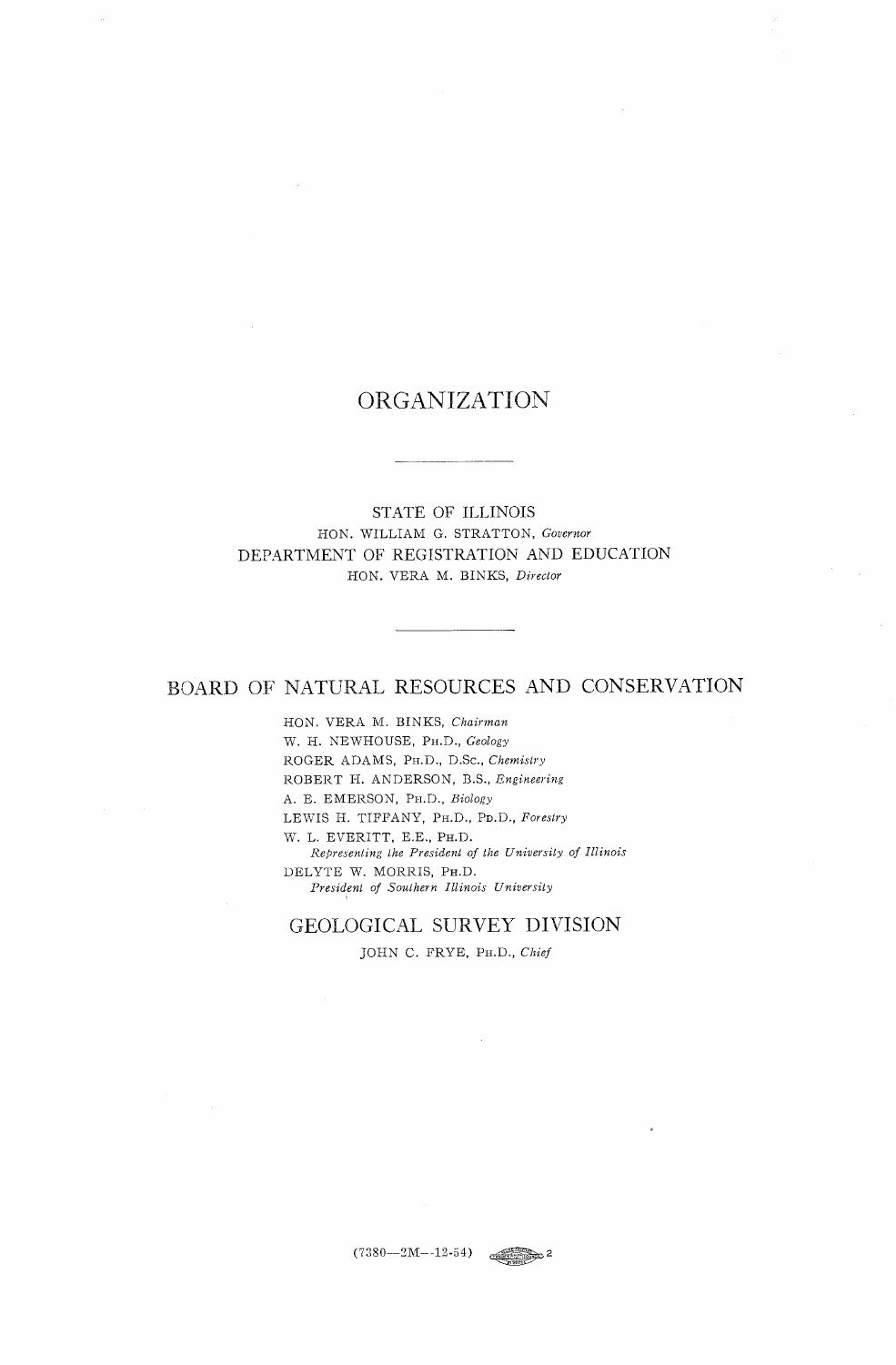## **CONTENTS**  $\frac{1}{1-\frac{1}{1-\frac{1}{1-\frac{1}{1-\frac{1}{1-\frac{1}{1-\frac{1}{1-\frac{1}{1-\frac{1}{1-\frac{1}{1-\frac{1}{1-\frac{1}{1-\frac{1}{1-\frac{1}{1-\frac{1}{1-\frac{1}{1-\frac{1}{1-\frac{1}{1-\frac{1}{1-\frac{1}{1-\frac{1}{1-\frac{1}{1-\frac{1}{1-\frac{1}{1-\frac{1}{1-\frac{1}{1-\frac{1}{1-\frac{1}{1-\frac{1}{1-\frac{1}{1-\frac{1}{1-\frac{1}{1-\frac{1}{1-\frac{1}{1-\frac{1}{1-\frac{1}{1-\frac{1$

 $\bar{z}$ 

 $\sim$ 

|                                                                                                                                                                                                                                | <b>PAGE</b> |
|--------------------------------------------------------------------------------------------------------------------------------------------------------------------------------------------------------------------------------|-------------|
|                                                                                                                                                                                                                                |             |
|                                                                                                                                                                                                                                |             |
|                                                                                                                                                                                                                                |             |
|                                                                                                                                                                                                                                |             |
|                                                                                                                                                                                                                                |             |
|                                                                                                                                                                                                                                |             |
|                                                                                                                                                                                                                                |             |
| Differential thermal analysis and the contract of the contract of the contract of the contract of the contract of the contract of the contract of the contract of the contract of the contract of the contract of the contract |             |
|                                                                                                                                                                                                                                |             |
| Summary and conclusions entering the content of the content of the content of the content of the content of the content of the content of the content of the content of the content of the content of the content of the conte |             |
| References                                                                                                                                                                                                                     |             |

## ILLUSTRATIONS  $\begin{array}{c} \begin{array}{c} \hline \end{array} \end{array}$

| PLATE |                                                                                            |  |  |  |  |  |  | $\mathcal{L}(\mathcal{L}^{\mathcal{L}})$ and $\mathcal{L}(\mathcal{L}^{\mathcal{L}})$ and $\mathcal{L}(\mathcal{L}^{\mathcal{L}})$ | PAGE |
|-------|--------------------------------------------------------------------------------------------|--|--|--|--|--|--|------------------------------------------------------------------------------------------------------------------------------------|------|
|       | FIGURE                                                                                     |  |  |  |  |  |  |                                                                                                                                    |      |
|       |                                                                                            |  |  |  |  |  |  |                                                                                                                                    |      |
|       | 2. Thermogram of unaltered Harrisburg (No. 5) coal 12                                      |  |  |  |  |  |  |                                                                                                                                    |      |
|       | 3. Thermograms of natural coke and preheated coal 15                                       |  |  |  |  |  |  |                                                                                                                                    |      |
|       | 4. Estimated maximum temperature of coal plotted against distance from the dike contact 16 |  |  |  |  |  |  |                                                                                                                                    |      |

 $\mathcal{L}_{\text{max}}$  .

 $\mathcal{L}^{\text{max}}_{\text{max}}$  and  $\mathcal{L}^{\text{max}}_{\text{max}}$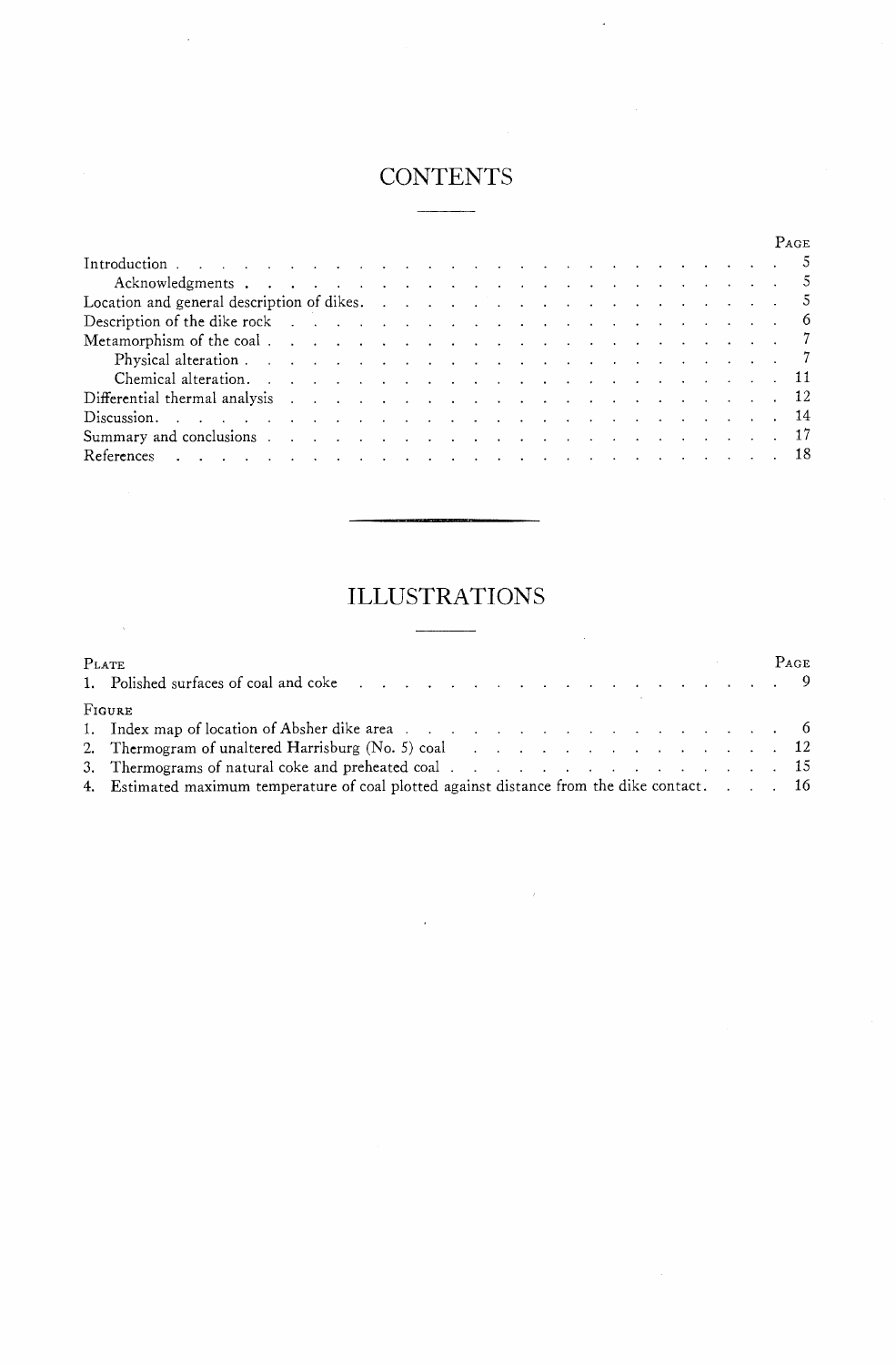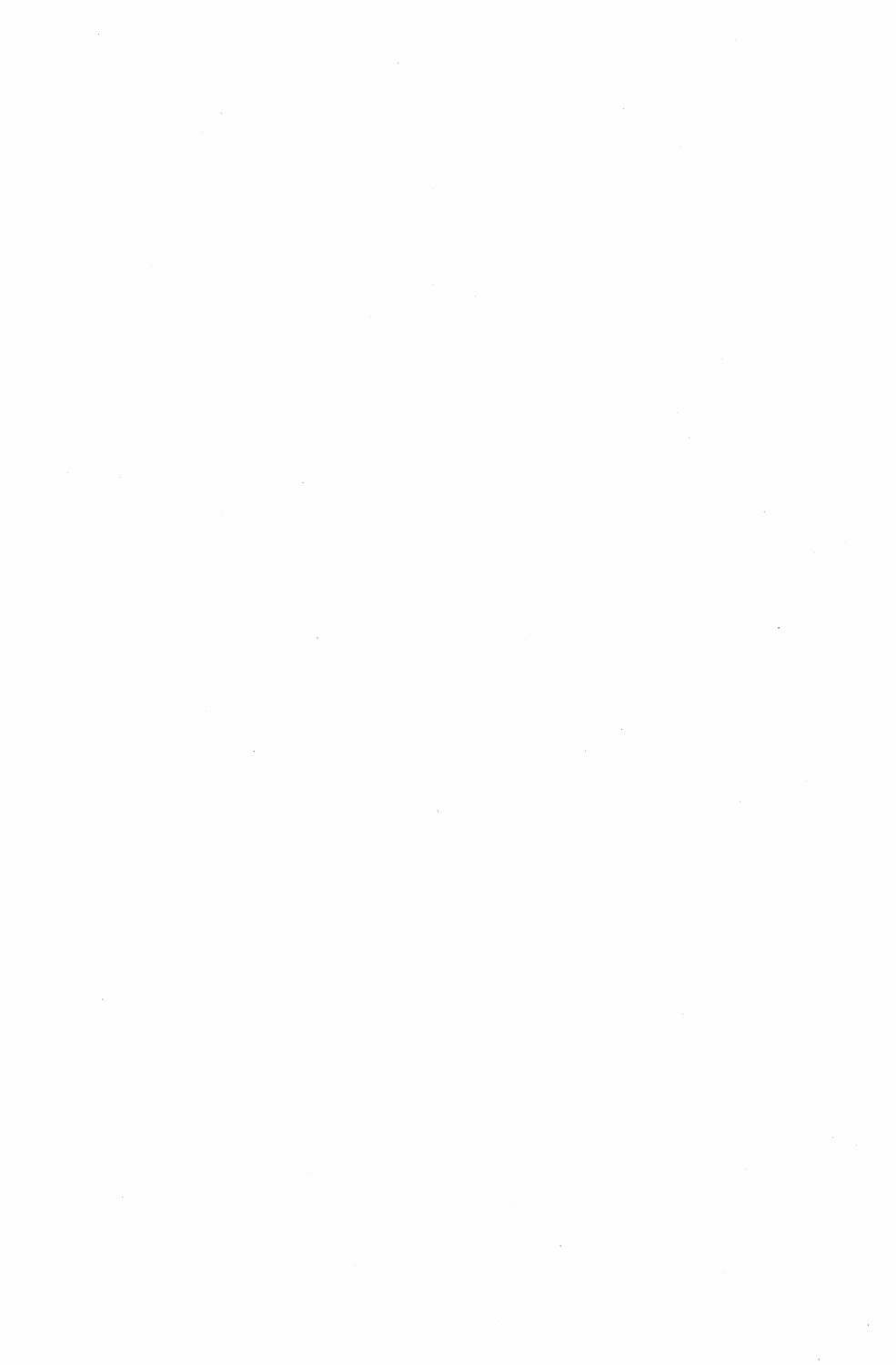## METAMORPHISM OF COAL BY PERIDOTITE DIKES IN SOUTHERN ILLINOIS

#### $RY$

#### KENNETH E. CLEGG

#### ABSTRACT

Field and laboratory investigations were made of dikes and adjacent natural cokemetamorphosed bituminous coal-which were uncovered in a strip mine. Microscopic analysis showed the intruded material to he an ultra-basic olivine-rich rock, here classed as a mica-peridotite.

The studies revealed that the widths of coking aureoles were always small, that the metamorphosed zone was usually wider adjacent to larger dikes, but that there was no direct correlation between the size of an intrusive body and the width of the meta-<br>morphosed zone.

Chemical and microscopic analyses of the altered coal gave information concerning the nature and degree of metamorphism. By comparing differential thermograms of natural coke samples taken at measured intervals from an 18-inch-thick dike with those obtained from normal coal preheated to known temperatures, cooled, and rerun, estimates were made of temperature to which the coal at various distances from the dike had been were made of temperature to which the coal at various distances from the dike had been<br>heated. At more than 4 to 5 inches from the contact, coal was insufficiently altered to<br>permit estimates by thermal methods, so thin-se temperature of 600" C. adjacent to the dike is indicated, with rapid decrease outward.

#### INTRODUCTION

A LTERATION OF COAL by direct contact with igneous rocks, or as a result of heating by an igneous mass near enough to affect the coal, has been frequently reported. This investigation is concerned with contact metamorphism of coal which has resulted in the production of low-temperature natural coke.

Dikes penetrating coal beds are frequently encountered in underground mining operations in southern Illinois (Cady, 1919). No detailed investigations have been made of them owing to limited accessibility and generally limited exposures.

The uncovering of dikes penetrating the Harrisburg (No. 5) coal during strip-mining operations in Williamson County, Ill., has afforded an unusually good opportunity to study the effects of this type of igneous phenomenon.

#### **ACKNOWLEDGMENTS**

C. A. Chapman, of the Department of Geology, University of Illinois, gave generously of his time and was especially helpful in determining methods of approaching various aspects of the problem.

Several colleagues at the Illinois State Geological Survey assisted in numerous ways. George M. Wilson and Jack A. Simon aided in field study and collecting of samples, and Mr. Simon helped with the photography. Herbert D. Glass, Clay Resources and Clay Mineral Technology Division, instructed and aided the writer in using differential thermal equipment, assisted in interpreting the thermograms, and critically read that part of the manuscript concerned with differential thermal studies. G. H. Cady and Mr. Simon offered helpful suggestions for improvement and clarification of the manuscript.

#### LOCATION AND DESCRIPTION OF DIKES

The intrusions are located in the SE  $\frac{1}{4}$ sec. 34, T. 9 S., R. 4 E., near the village of Absher, Williamson County, Ill. (fig. 1). Two prominent exposures are in an abandoned strip mine near the center of the east half of the quarter section; two others are in the highwall which limits the mined-out area about 1,400 feet to the northwest.

At the first-mentioned exposure there are two parallel dikes and at least one minor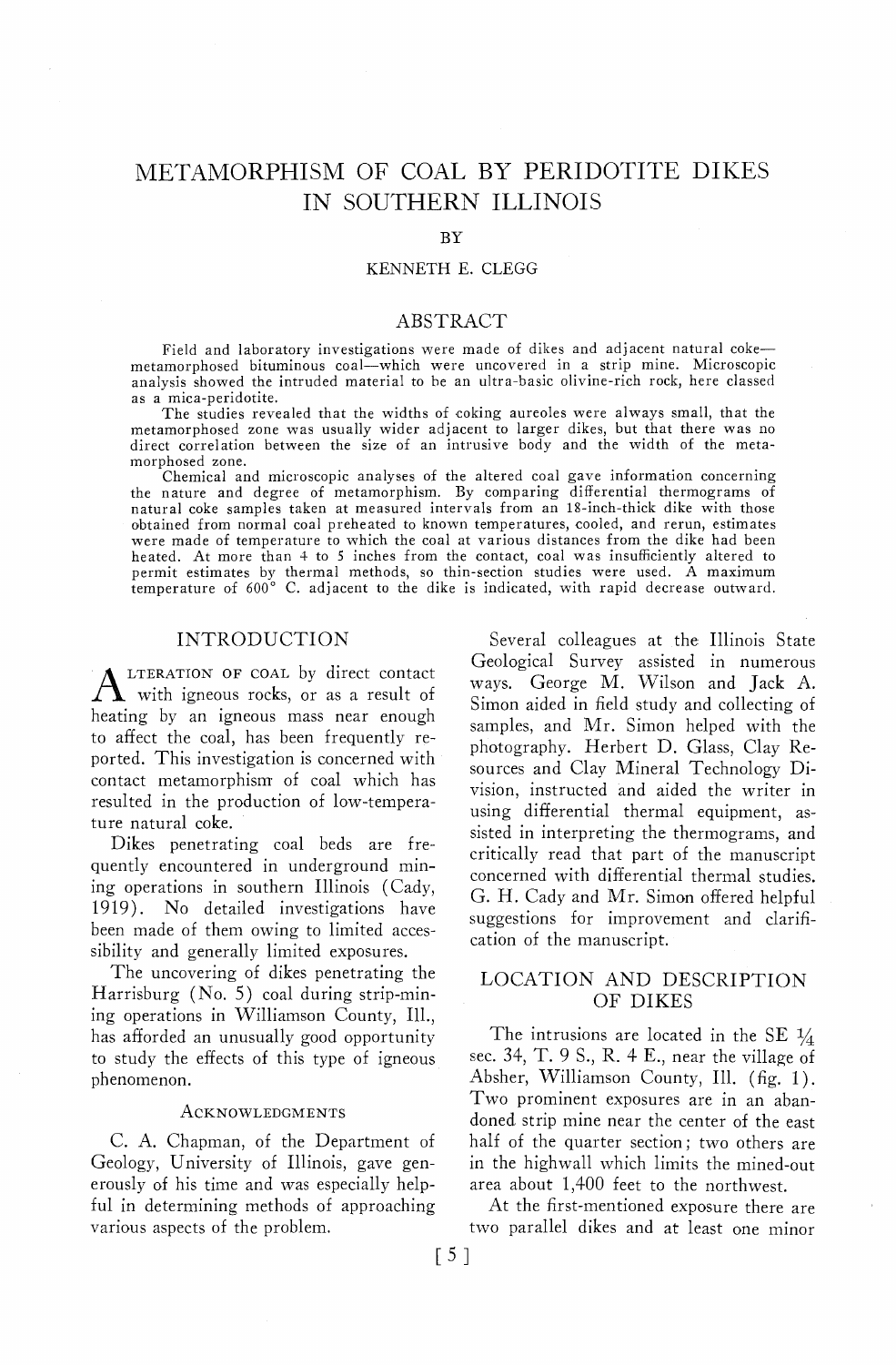apophyseal dike. They strike N.  $40^{\circ}$  W. and are about 50 feet apart. The smaller dike, to the southwest, is about 18 inches thick at the southeast end of the exposure and increases to 10 feet thick 200 feet to the northwest. The larger dike is 17 feet wide at its northwest end; it is partially covered by rock debris towards the southeast and cannot be measured accurately.

The southeastern limit of dikes that ascended high enough to penetrate the coal bed is about 120 feet from the highwall at the east side of the mined area. There is no evidence of igneous activity in the intervening distance, but rock strata in the highwall show a slight upward bulging and prominent fracturing of the bedrock, indicating that tension fracturing preceded actual intrusion. Further evidence of low pressure at the time of actual intrusion is indicated by the amygdaloidal structure of a small apophyseal dike nearby.

The second exposure is almost in the line of strike about 1,400 feet to the northwest. Here two dikes, badly weathered in the upper portions, are exposed in the 50 foot highwall. They are about 2 feet wide at the base, and divide into small stringers which follow fractures that evidently preceded actual intrusion. Both dikes can be traced to a few feet of the top of the highwall where their upper extremities are truncated and covered by a thin layer of Pleistocene drift. About 125 feet beyond the highwall, an intermittent stream has cut through the drift to bedrock and exposed a section of a dike about a foot thick. The size of the dikes at the highwall indicates that their maximum upward extent was no more than a few feet above their now truncated upper ends. The absence of dikes in strip-mining operations farther to the northwest suggests that the coal there was not intruded.

Pieces of igneous rock are common in the spoil banks between the two principal exposures, suggesting that the exposed dikes are the ends of a single pair of dikes that originally traversed the entire distance.

The time of the intrusion, as determined by local evidence, is post-Middle Pennsylvanian to pre-Middle Pleistocene. It has



FIG. 1.-Index map of location of the Absher dike area in southern Illinois, and sketch of the strip mine area in SE% sec. **31,** T. 9 S., R. 4 E., Williamson Co., showing location of igneous intrusives.

been suggested however from evidence gained in other parts of southern Illinois that the dikes are post-Paleozoic to pre-Cretaceous (Weller, 1940).

### DESCRIPTION OF THE DIKE ROCK

The dike rock has a seriate-porphyritic texture. More-or-less equant phenocrysts can be observed. They consist of stubby, doubly terminated euhedra of olivine and pyroxene as much as 1 or 2 mm. in diameter. A few biotite crystals in tablets as large as 10 or 15 mm. across are found along the contacts; olivine and pyroxene phenocrysts sometimes attain a length of 10 mm. These phenocrysts are enclosed in a blue-gray matrix in which grain size is too small to permit identification of individual minerals.

The rock is specular in overall appearance. When the matrix is dark gray to black it tends to mask the phenocrysts and render the rock less obviously porphyritic. When weathered the matrix is lighter, becoming olive greenish; with increased weathering it is light greenish buff to buff with a dull, almost chalky appearance.

Olivine, pyroxene, biotite, pyrite, and calcite are the only minerals macroscopically recognizable. The first three, especially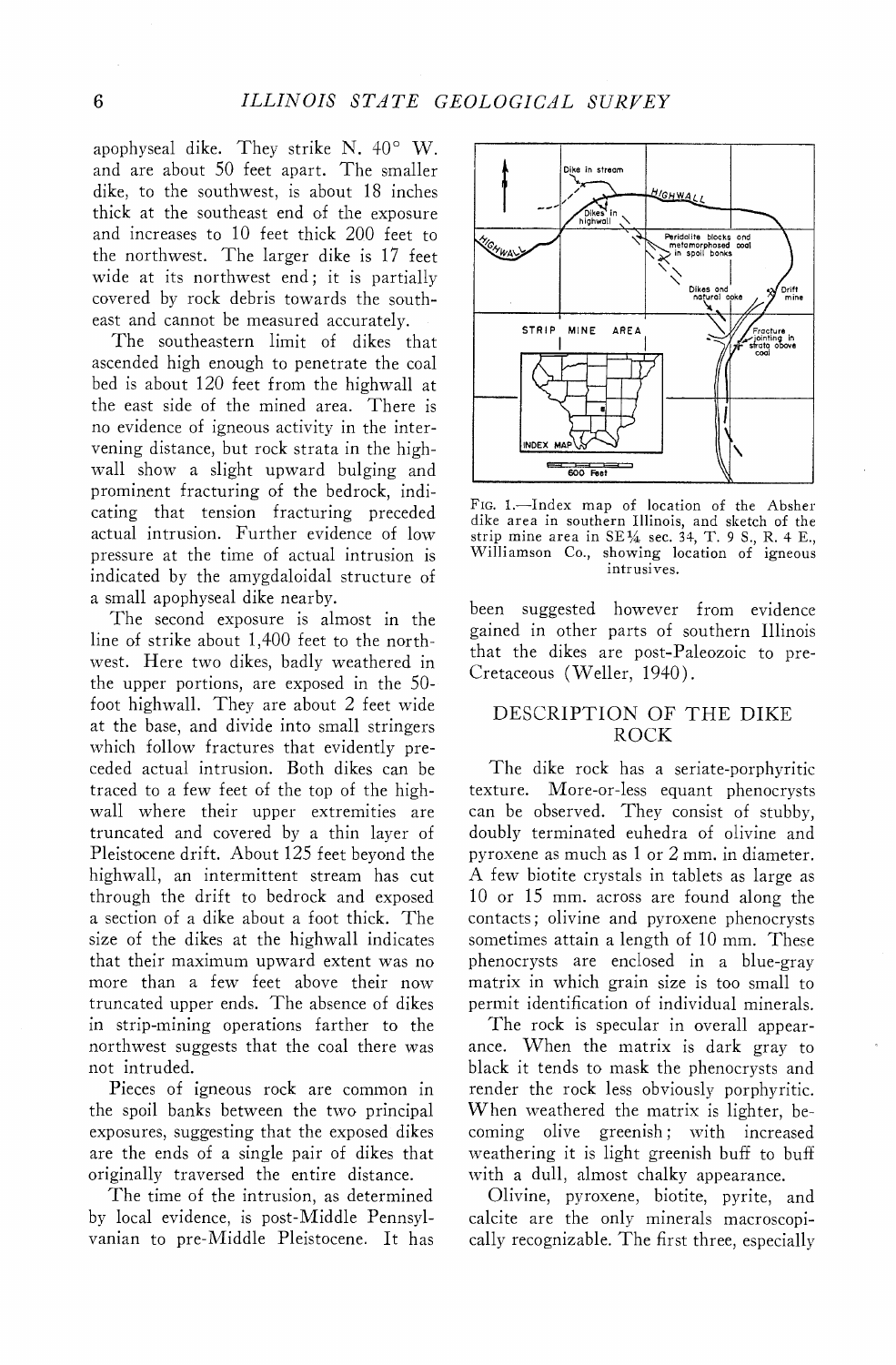olivine, constitute the majority of the phenocrysts. Pyrite is scattered sporadically in tiny granular clusters and is more common in weathered rock. Calcite is visible only in the more weathered rock, but effervescence in acid indicates its presence in specimens where it cannot be detected megascopically,

Inclusions of country rock are common only where the contact is essentially horizontal, as along the tops of small sills or where the dike locally terminates against overlying shale. Such inclusions show very little thermal alteration. A few shrinkage fractures, which are generally parallel to vertical contact surfaces, are filled with secondary calcite. They are confined to a zone one or two inches wide along the contact.

The seriate-porphyritic texture and subhedral character of the phenocrysts are more evident in thin sections. A pronounced tendency for phenocrysts to assume a parallel orientation is evident out to 2 or 3 inches from the contact. The change from preferred to random orientation is gradual. Accurate measurement shows that the distribution of large crystals is sporadic and bears no relationship to distance from the contact. The seriate-porphyritic texture persists to the contact with no diminution of average crystal size. No evidence of chilled border zones was observed.

Accessory minerals include apatite, garnet, magnetite, ilmenite, chromite, and perovskite (?). The apatite occurs as tiny euhedral inclusions in larger mineral grains. Garnet also occurs as inclusions but is more common as independent crystals scattered throughout the groundmass. Small garnet crystals form borders around the rims of some altered olivine phenocrysts. Magnetite occurs mostly in fine granular clusters and as irregular individual grains.

Secondary minerals are serpentine, chlorite, magnetite, pyrite, calcite, epidote, and leucoxene. Serpentine, which makes up the greatest portion of secondary minerals, forms a network in olivine and pyroxene crystals and is also associated with these minerals in amorphous form. Magnetite occurs as fine dust, generally associated with serpentine. Pyrite, chlorite, epidote, and calcite

are found in minor quantities; pyrite and calcite are more prominent in weathered rock. Small amounts of leucoxene are associated with ilmenite.

The microcrystalline matrix appears to consist mainly of finely shredded biotite, various quantities of chlorite, and some epidote. A cloudy greenish-gray substance, probably an alteration product, commonly masks the groundmass and makes detailed examination difficult. Tiny euhedral and subhedral accessory minerals are sprinkled evenly throughout.

The extensive alteration makes it difficult to name the rock. Serpentinization of olivine and pyroxene has proceeded to the extent that differentiation is often impossible except by crystal form. An intrusive rock of similar composition but coarser texture, recovered from drill cores in the Omaha dome near Omaha, Ill., has been named mica-peridotite (English and Grogan, 1948). On the basis of similarity of composition it is proposed to apply the same name to the rock of the Absher dikes.

#### METAMORPHISM OF THE COAL

The intruded coal is the Harrisburg (No. 5) bed of the upper Carbondale group of Pennsylvanian age. It is generally flat-lying with slight northward dip and has an average thickness of from 48 to 50 inches. It has the normally bright-banded appearance characteristic of high-volatile bituminous coals of southern Illinois.

Proximate and ultimate chemical analyses of a composite sample, consisting of two channel samples taken from a drift mine about 450 feet from the dikes, indicate the chemical characteristics of coal in its normal condition. Its rank is high-volatile B, in conformity with the A.S.T.M. system of coal classification (table 1).

Physical alteration.-Vesicular coke was formed adjacent to the dikes. The coke gives way quite abruptly to a zone of deformed coal; this grades through a narrow zone into coal that appears to be unaffected, except for abnormal fracturing. The width of the zone of alteration varies, but it is always small ; it is generally wider along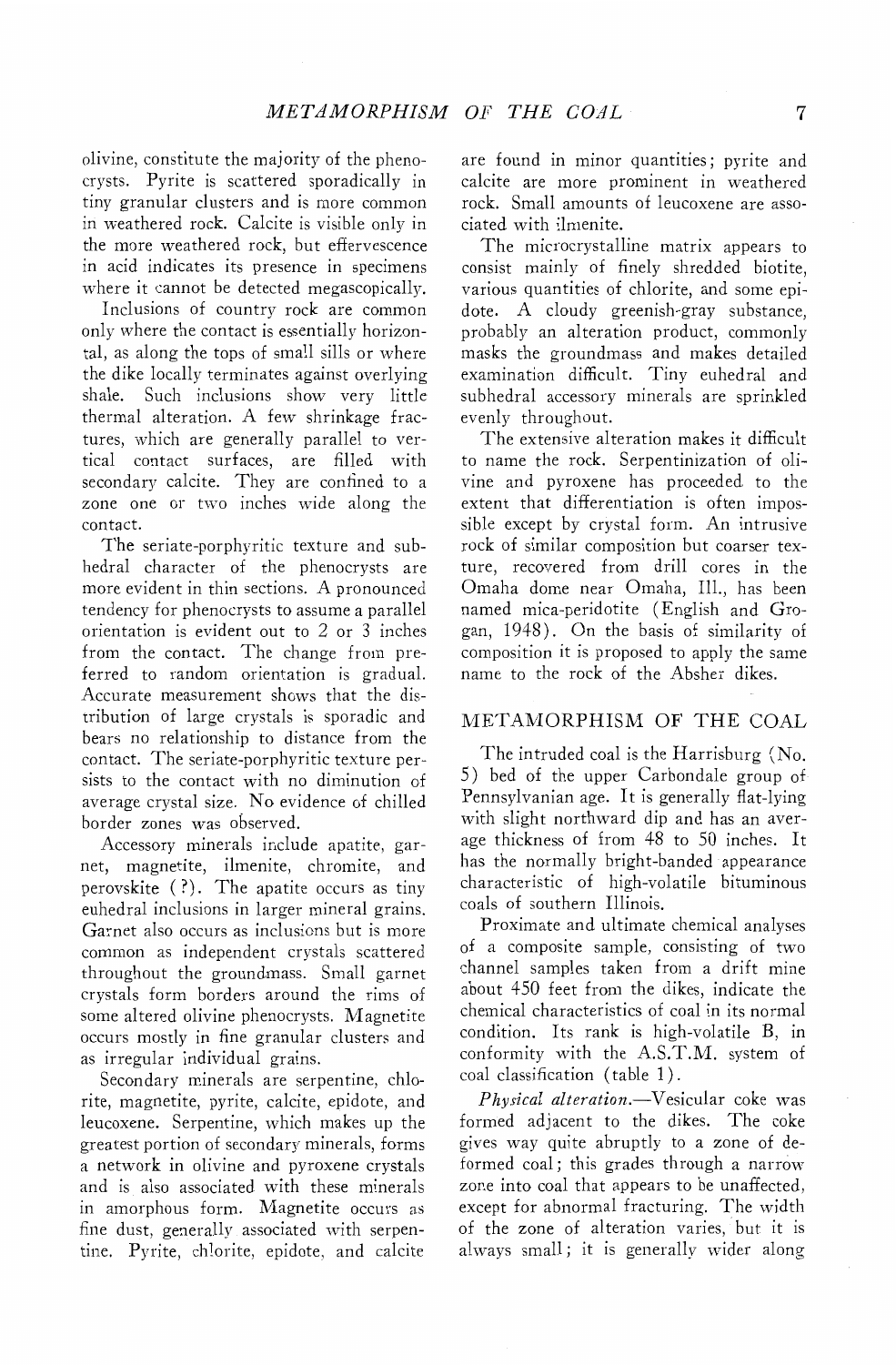|                                                                                                                                                  |                                                 | Moisture<br>Moisture and<br>As                 |                                       |              |                     |
|--------------------------------------------------------------------------------------------------------------------------------------------------|-------------------------------------------------|------------------------------------------------|---------------------------------------|--------------|---------------------|
|                                                                                                                                                  | received<br>%                                   | free<br>%                                      | ash free<br>%                         | Dry<br>%     | Moist<br>%          |
| Proximate analysis:<br>Moisture<br>and the company of the<br>Volatile<br>and a strategic control of the<br>Fixed carbon<br>Ash $\cdots$ $\cdots$ | 7.4<br>33.3<br>48.6<br>10.7                     | 35.9<br>52.6<br>11.5                           | 40.6<br>59.4                          | 39.3<br>60.7 | 8.5<br>36.1<br>55.4 |
| Total                                                                                                                                            | 100.0                                           | 100.0                                          | 100.0                                 | 100.0        | 100.0               |
| Btu per $1\text{b}$ . $\ldots$ $\ldots$ $\ldots$                                                                                                 | 11,915                                          | 12,863                                         | 14,535                                | 14,790       | 13,546              |
| Ultimate analysis:<br>Hydrogen<br>$Carbon \ldots \ldots \ldots$<br>Nitrogen<br>Oxygen<br>Sulfur<br>$\mathop{\mathrm{Ash}}$                       | 5.34<br>67.43<br>1.55<br>12.33<br>2.66<br>10.69 | 4.89<br>72.78<br>1.67<br>6.25<br>2.87<br>11.54 | 5.52<br>82.27<br>1.89<br>7.07<br>3.25 |              |                     |
| Total years in the Total years of the Total year.                                                                                                | 100.00                                          | 100.00                                         | 100.00                                |              |                     |

TABLE 1.—PROXIMATE AND ULTIMATE ANALYSES OF THE HARRISBURG (No. 5) COAL FROM THE ABSHER AREA

the larger intrusives. As was also noted by Raistrick and Marshall ( 1939) for certain areas in the British Isles, no precise relationship appears to exist between the size of the intrusion and the width of the metamorphosed zone.

The progressive alteration from normal coal to natural coke can best be observed as the dike is approached from outside the area of influence. For convenience of description the altered coal may be divided into three zones by the degree of alteration the coal has undergone: (a) outer, or fractured, (b) middle, or deformed, and (c) inner, or coked.

Samples of metamorphosed coal for polished-surface, thin-section, and chemical studies and for differential thermal analysis were taken from a zone adjacent to one of the dikes where the dike was 18 inches thick. The contact here is a vertical surface with a sharply defined boundary separating the dike rock and the natural coke. On the opposite side of the dike, a small sill 10 to 20 inches thick has been injected horizontally about 3 feet into the upper part of the coal bed.

Except for an abnormal amount of fracturing and a slight tendency towards dullness, the coal of the outer zone shows no visible effect of the intrusion. No definite outer limit for this zone can be established because the transition from normal coal to dull, fractured coal is gradual. The fractures were probably developed by disturbance of the coal bed during igneous activity ; they are filled with secondary calcite.

As the dike is approached, the character of the coal changes rather abruptly, about 9 inches from the contact, which is the outer limit of the middle zone (pl. 1B). The middle, or deformed, zone is 3 to 4 inches thick. Its outside limit is 8 to 9 inches from the contact and its inside limit 4 or 5 inches from it. The most noticeable feature of the zone is the deformation of the banding, which is inclined upward toward the dike. The general upward trend is modified, however, by minor folds and crenulations which suggest that there was simultaneous upward drag and lateral pressure outward from the dike.

Fracturing of two types is prominent in the middle zone. The larger fractures are interpreted as being tensional and a consequence of drag. They strike parallel with the dike and dip towards it at an angle of about  $45^\circ$ . The smaller, more numerous fractures appear to be dessication cracks, resulting from loss of moisture and vola-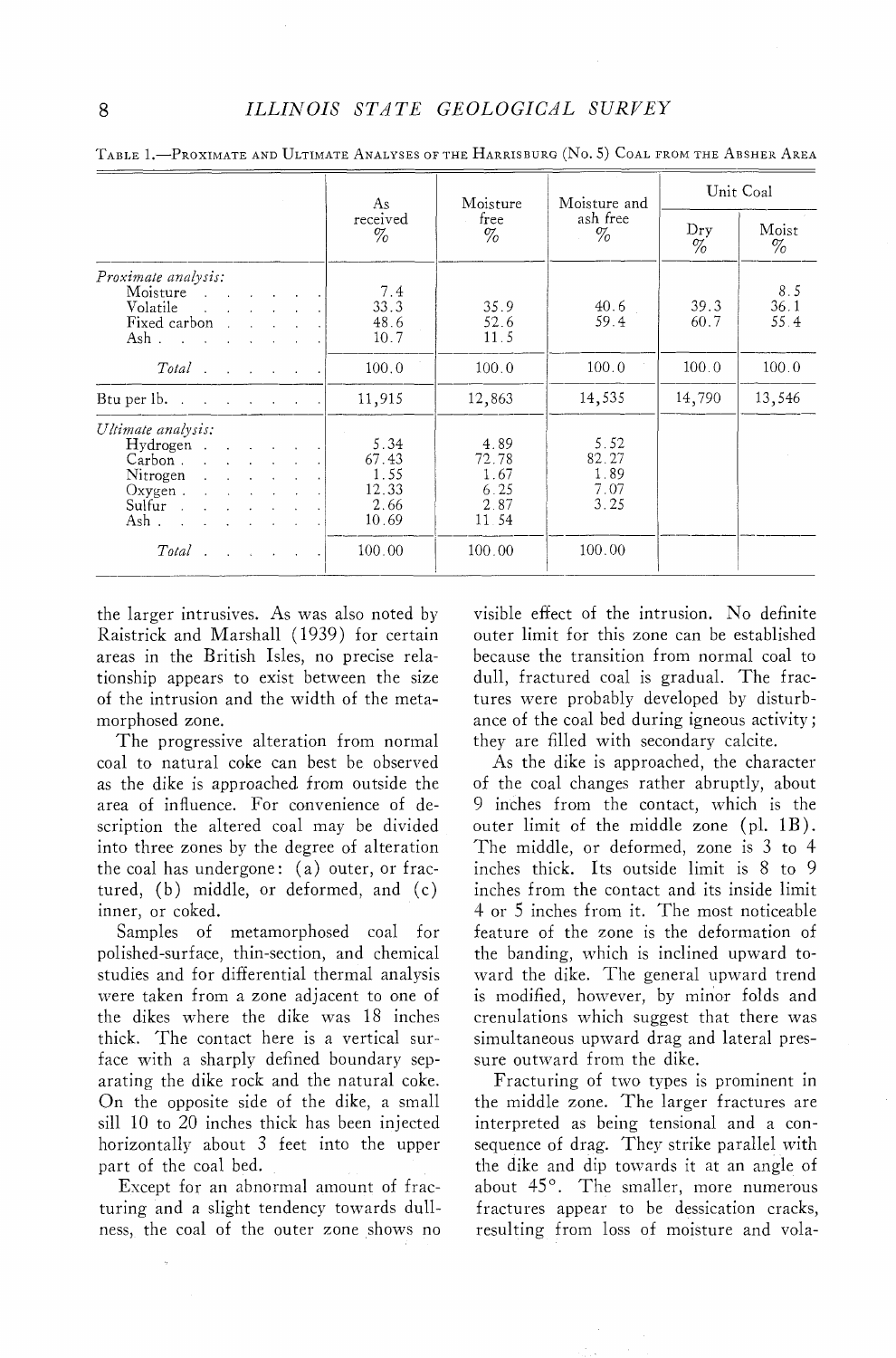

PLATE 1.-Polished surfaces of coal and coke. A. Natural coke adjacent to a mica-peridotite dike 18 inches thick. About natural size. B. Metamorphosed coal from the middle, or deformed, zone along the Absher dike. About natural size.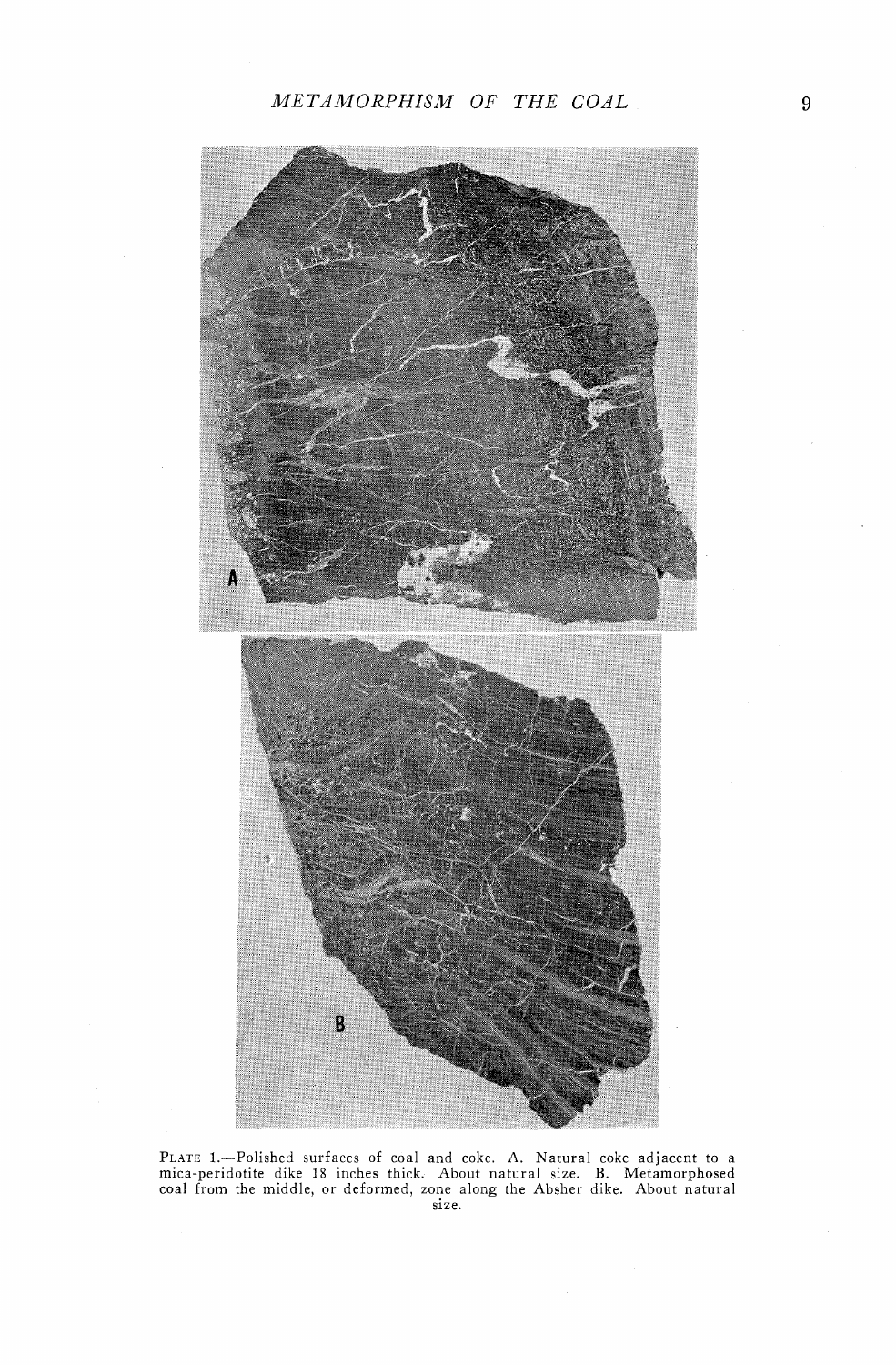tile matter when the coal was heated. The quantity of dessication fracturing increases markedly in the direction of the dike. Fractures of both types are filled with secondary calcite and small amounts of quartz.

In normal thin sections, the coal of the middle zone is translucent, but it grades from the typical golden red of bituminous coal to deep brownish red towards the dike. Spore exines, cuticular material, resins, plant-cell structures in vitrain, and yellow waxy bodies are preserved. Except for the resins and waxy material, which are partially disintegrated, they show no effect of heat aside from being deformed and broken and darker towards the inside of the zone.

Vesicularity, barely apparent to the unaided eye, is very conspicuous in thin sections. The degree of vesiculation increases toward the dike. That lateral pressure was greater than vertical is indicated by the flattened form and planar arrangement of the vacuoles. This phenomenon is more easily observed where the coal has completely fused, and is described in connection with the coked zone. The vesicles are filled with calcite and some quartz.

The inner, or coked, zone is 4 to 5 inches wide. It has a well-defined vertical contact surface against the dike and terminates almost abruptly at the middle, or deformed, zone. The coal has been altered to a dull, dark-gray, dense natural coke (pl. 1A). Porosity is easily discernible but the pores are much smaller than those in commercially produced coke. The dull, dark-gray appearance contrasts with the bright, silvery luster of good metallurgical coke. Near the outer boundary of the zone, numerous inclusions of incompletely fused coal are imbedded in the coke groundmass. A narrow zone of inclusions of dike material adjoins the contact.

Fracturing is conspicuous throughout the zone. Large shrinkage cracks are most prominent. They are generally vertical with reference to the normal coal strata and perpendicular to the contact surface. This type of fracturing, at right angles to the heating surface, is characteristic of commercial coke produced in beehive and slottype ovens, and takes place after the plastic stage has ended. Numerous irregular tension fractures strike parallel to the dike and dip towards the contact wall at about 45'. Their orientation and general appearance indicate that they develop as a result of the upward stress exerted by the dike material, which probably continued to move even after the coking process was well underway.

Polished surfaces were examined microscopically, using oil-immersion lenses and vertical illumination. Thin-section studies were also made. Both the coke groundmass and the incompletely fused coal fragments are opaque. Vesicles contrast sharply with the dark background; they range from 10 to 100 microns, the size appearing to be dependent upon the ease with which the heterogeneous coal material fused when heated. The larger vesicles are not commonly found closer than about one inch from the contact wall.

Characteristically the vacuoles are triaxial elipsoids, except where free expansion has been interfered with by infusible matter such as fusain fragments. They have a planar arrangement with the long axes generally vertical, the intermediate axes horizontal and parallel to the contact surface, and the short axes horizontal and normal to the contact. Their shape and arrangement suggest that during the coking process the direction of greatest pressure was horizontal and outward from the contact surface.

Inclusions of igneous material are scattered in the coke groundmass to a distance of about one centimeter from the contact. 'They consist of small particles of dike rock that have a microporphyritic texture. Euhedra of altered olivine, pyroxene, and, occasionally, garnet, are also present. No preferred orientation of the euhedra or rock particles is apparent.

Polished surfaces of the coke show traces of the original banding, especially that part of the coke which is more than 2 inches from the contact. The bands are distorted, but a general upward trend points to a dragging movement during the plastic stage. Some of the small shrinkage fractures are filled with coke of extremely fine porosity,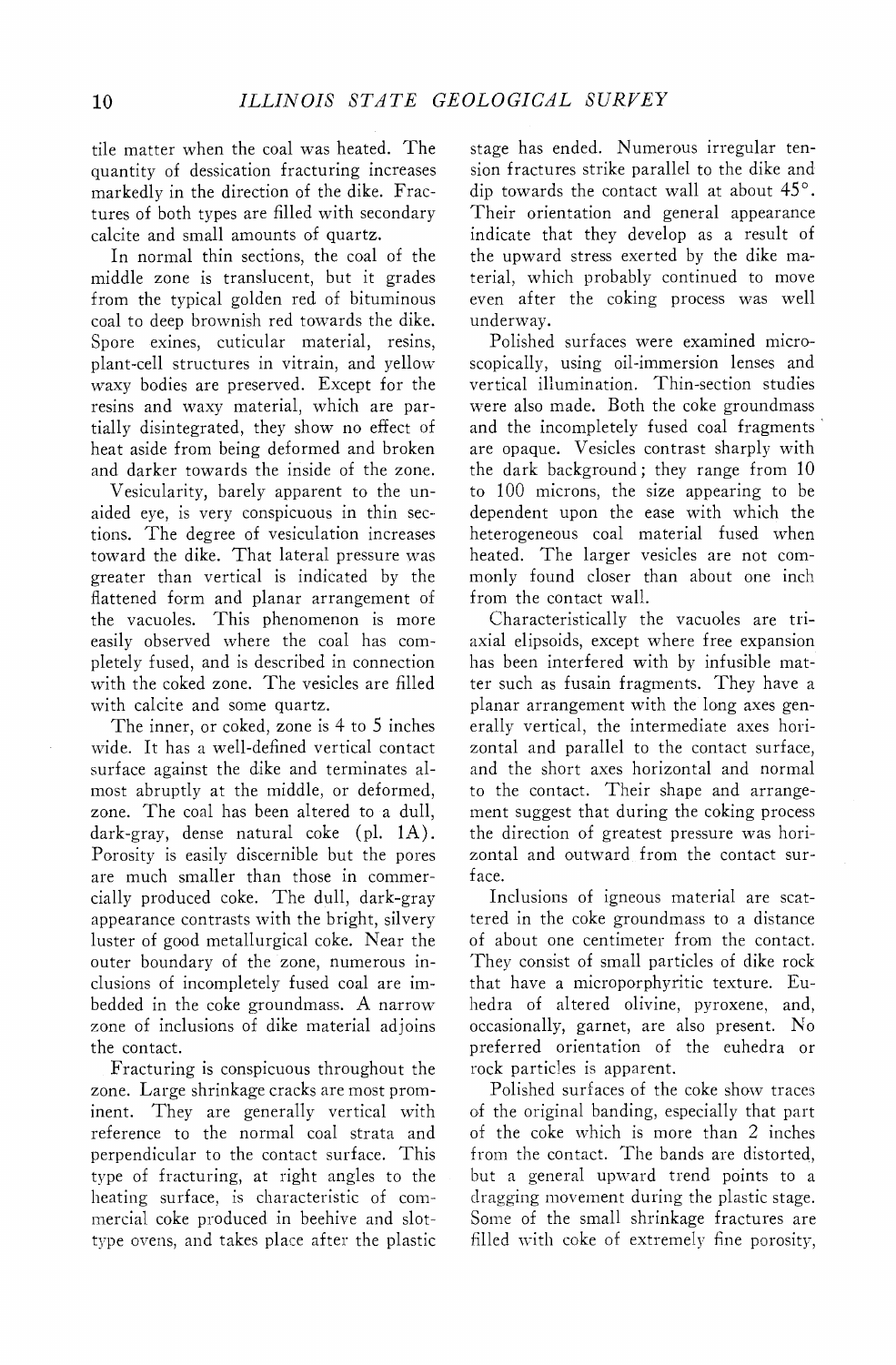which reflects the differential fusibility of the coal constituents. Fragments of fusian, many of them large enough to be observed megascopically, are imbedded in the coke groundmass. They are usually bent and broken, and may lie in almost any position with regard to the original horizontal layering of the coal. Differential shrinkage of the more plastic coke away from the fusain inclusions has produced small tension fractures, now filled with secondary calcite and small amounts of quartz. The resistance of fusain to softening and melting is indicated by the preserved cell structure and the manner in which the enclosing fusible coal material is bent around the fusain inclusions.

Microscopic fragments of semifusain, transitional between fusain and vitrain, occur throughout the zone. Cell-wall structure is distinctly preserved in the semifusain. No remnants of spore exines or other cuticular material could be detected, even in the outermost part of the zone. Evidence of graphite precipitation, either in the form of crystals or spherules, as described by Stach (1952) for some German natural coke, was not observed.

Intermixing and interflowing of the fused coke mass has not occurred to the extent that it does in artificial high-temperature coke, but extreme distortion of the partially preserved banded ingredients, the random position of the deformed and broken fusain remnants, and the general overall appearance of the coke all indicate that the coal was not subjected to extremes of confining pressure during the coking process.

Chemical alteration.---Proximate analyses are given in table 2. An increase of volatile matter and a corresponding decrease of fixed carbon with progressive distance from

the dike would normally be expected. Volatile content does increase, but not gradually. Large increases are shown between samples 1 and 2 and between 2 and 3, followed by smaller increases outward. Five to seven inches from the contact the altered coal still has a higher volatile content than unaltered coal taken from a nearby mine. Fixed carbon decreases outward, but the altered coal 5 to 7 inches from the contact has less fixed carbon than the normal coal.

This anomalous condition can be explained by the character and quantity of ash in the altered coal. Table 3 is a series of analyses of the same samples listed in table 2, but with ash percentages included.

The trend of the ash content, which shows a decrease outward from the contact to a distance of 7 to 9 inches, followed by a progressive increase to a distance of 15 to 17 inches, is largely caused by carbonatemineral filling of fractures and vesicles. Samples 1 and 2 are representative of the inner zone, which is characterized by large fractures and a high degree of vesiculation. Sample 3 is more typical of the intermediate zone, in which vesicles are very small and deformation was plastic in nature, leaving less vacuole and fracture space to be filled by mineral matter.

Out from the intermediate zone to a distance of at least 17 inches the coal responded to disturbance only by fracturing. Beyond this zone the coal has been mined. The fact that the normal coal contains only 11.5 percent ash, as compared to 23.6 percent for the sample at 15 to 17 inches from the contact, shows that fracturing did decrease outward.

The higher volatile and lower fixcdcarbon content of some of the altered coal as compared to normal coal is probably at-

TABLE 2.-PROXIMATE ANALYSES, *ON* MOISTURE- AND ASH-FREE BASIS, OF CHANNEL SAMPLES TAKEN AT

| are given in table $\mathcal{L}$ . An increase or voia-<br>The inglier volatile and lower lixed-<br>carbon content of some of the altered coal<br>tile matter and a corresponding decrease of<br>fixed carbon with progressive distance from<br>as compared to normal coal is probably at- |                                                              |                                                                             |                                          |                   |                                                                                           |                                                                                                             |              |              |                 |  |  |
|--------------------------------------------------------------------------------------------------------------------------------------------------------------------------------------------------------------------------------------------------------------------------------------------|--------------------------------------------------------------|-----------------------------------------------------------------------------|------------------------------------------|-------------------|-------------------------------------------------------------------------------------------|-------------------------------------------------------------------------------------------------------------|--------------|--------------|-----------------|--|--|
| TABLE 2.—PROXIMATE ANALYSES, ON MOISTURE- AND ASH-FREE BASIS, OF CHANNEL SAMPLES TAKEN AT                                                                                                                                                                                                  | MEASURED INTERVALS FROM THE CONTACT OF AN 18-INCH-THICK DIKE |                                                                             |                                          |                   |                                                                                           |                                                                                                             |              |              |                 |  |  |
| Sample No.<br>Inches from contact                                                                                                                                                                                                                                                          | $^{(1)}_{0-2\frac{1}{2}}$                                    | $\begin{array}{ c} \hline 2\frac{1}{2} & \frac{1}{2} \\ \hline \end{array}$ | $\begin{matrix} (3) \\ 5-7 \end{matrix}$ | $\frac{(4)}{7-9}$ | $\frac{(5)}{9-11}$                                                                        | $\begin{array}{ c c c c c c c } \hline (6) & (7) & (8) \ \hline 11-13 & 13-15 & 15-17 \ \hline \end{array}$ |              |              | Normal<br>coal* |  |  |
| Volatile<br>Fixed carbon                                                                                                                                                                                                                                                                   | 24.3<br>75.7                                                 | 31.7<br>68.3                                                                | 42.7<br>57.3                             |                   | $\begin{array}{ c c c c c } \hline 45.6 & 47.5 & 47.5 & 54.4 & 52.5 \ \hline \end{array}$ | $\frac{47.8}{52.2}$                                                                                         | 47.9<br>52.1 | 50.7<br>49.3 | 40.6<br>59.4    |  |  |

\* From the same bed but from a drift mine 450 feet from the dikes.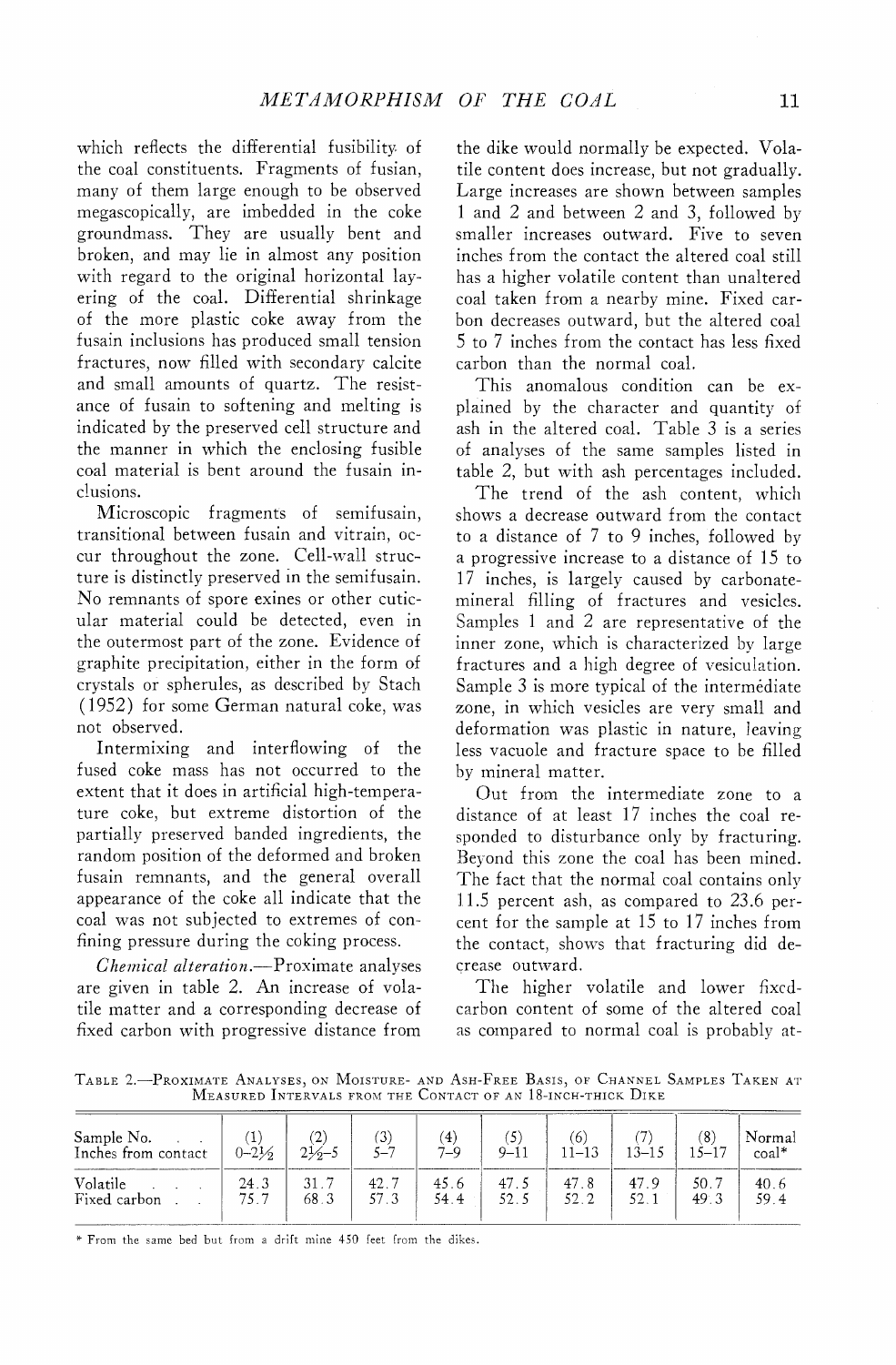TABLE 3.-PROXIMATE ANALYSES, ON MOISTURE-FREE. BASIS, OF CHANNEL SAMPLES TAKEN AT MEASURED INTERVALS FROM THE CONTACT OF AN 18-INCH-THICK DIKE

| Sample No. $(1)$<br>Inches from contact | $0-2\frac{1}{6}$ | $2\frac{1}{6}-5$ | $5 - 7$ | (4)<br>$-7-9$ | $9 - 11$ | (6)<br>$11 - 13$ | $13 - 15$ | (8)<br>$15 - 17$ | Normal<br>coal* |
|-----------------------------------------|------------------|------------------|---------|---------------|----------|------------------|-----------|------------------|-----------------|
| Volatile                                | 17 <sub>1</sub>  | 24 1             | 35.0    | 38.7          | 39.7     | 39 2             | 39 1      | 38.8             | 35.9            |
| Fixed carbon                            | 53.5             | 52.0             | 46.8    | 46.1          | 43.9     | 42.9             | 42.6      | 37.6             | 52.6            |
| Ash.                                    | 29 4             | 23.9             | 18.2    | 15.2          | 16.4     | 179              | 18.3      | 23.6             | 11.5            |

" Fro= *the same bed but* from *a* drift *mine* 450 *feet* from *the* dikes.

tributable to secondary mineralization. At the temperature at which volatile matter is determined during analysis, the carbonate minerals are dissociated and a considerable quantity of carbon dioxide is formed. Therefore, the volatile content shown does not reflect the "true" volatile content of the coal alone, but consists of "true" volatile plus carbon dioxide from the mineral matter.

### DIFFERENTIAL THERMAL ANALYSIS

By differential thermal analysis, using equipment and methods similar to those employed in clap studies (Grim and Rowland, 1914) data was obtained that could be used in determining the approximate temperatures to which the coal had been heated by intrusion. Application of the method to analysis of coal was developed by Glass (1954)) who used it in a study of rank in coal.

Samples of natural coke taken at measured distances from the vertical contact face of the 15-inch-thick dike were carefully selected and manually cleaned of as much secondary mineral matter as possible. They were powdered with mortar and pestle, and a 0.5 gm. sample was used for each analysis. A flat nickel cover-plate was placed loosely over the top of the sample holder so that volatile matter could escape. The cover protected the sample from the direct radiated heat of the furnace, and the escaping volatile matter inhibited free entrance of air and thus prevented the burning of thc: sample. Calcined aluminum oxide was used as the inert comparison medium and was also covered so that both the sample and the inert material would be heated under identical conditions.

Reproducible thermal curves could be consistently obtained for like samples. Samples taken at decreasing distances from the contact produced curves showing volatile matter in diminishing amounts. A series of curves, each representative of coal at known distances from the dike, was thus obtained.

Unaltered coal from the same bed and locality, but far enough from the dikes to be well beyond their zone of influence, was then analyzed as described above. Curves of this normal coal could also be reproduced consistently.



FIG. 2.-Thermogram of unaltered Harrisburg (No. **5)** coal from a drift mine in the Abshes area.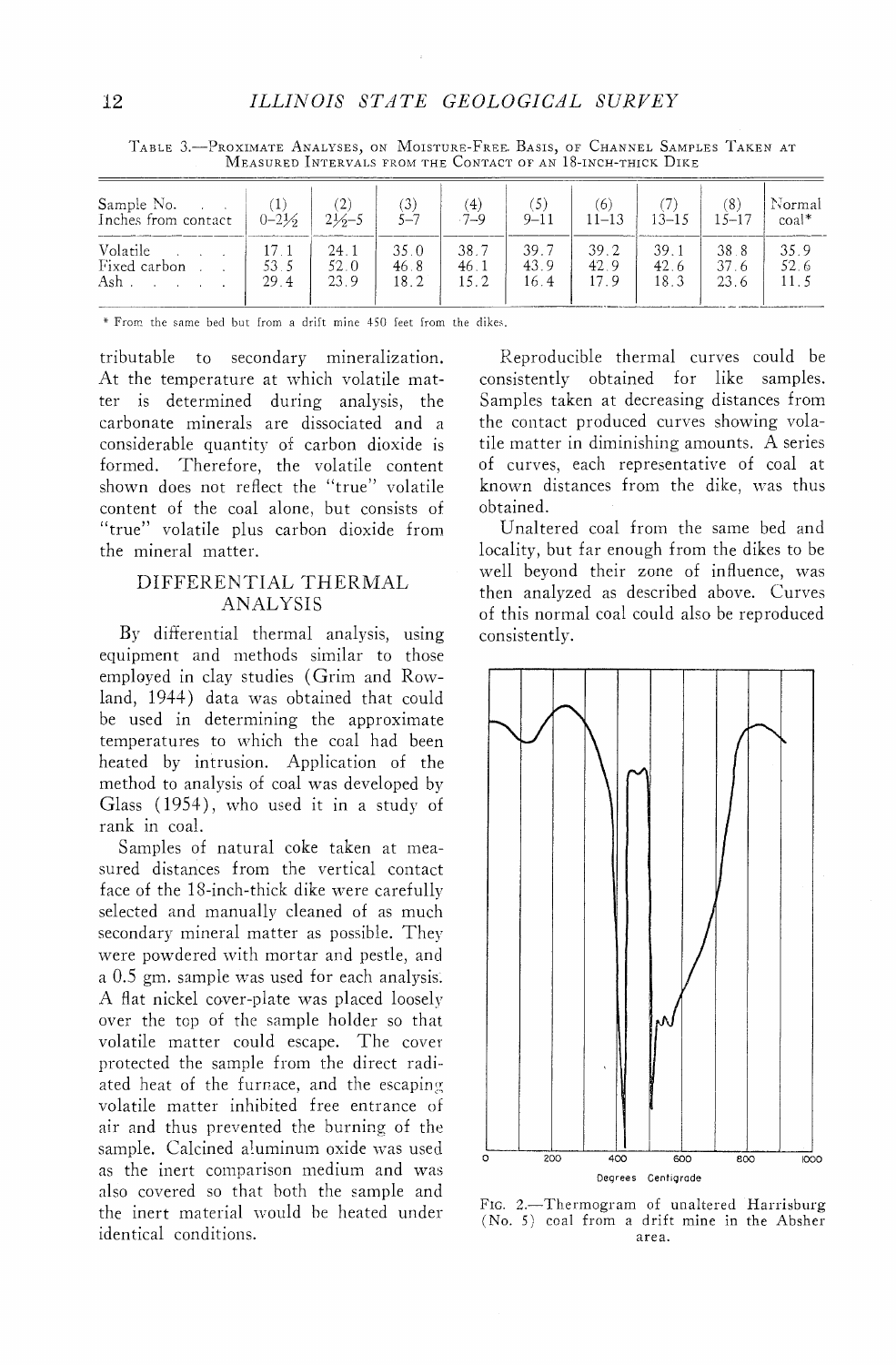Figure 2 is a reproduction of the type of thermogram obtained from the unaltered coal. The downward deflections (endotherms) are recordings of endothermic reactions in the sample as it is heated. Exothermic reactions are reflected by upward deflections (exotherms) .

The rounded endotherm at about 120° C. is due mainly to moisture loss. The reaction begins below  $100^{\circ}$  C. and does not reach completion until well above that temperature. Samples were heated at the rate of approximately 10' *C.* per minute, with the result that nonequilibrium conditions prevailed throughout the entire heating range.

The cause of the exothermic reaction between  $200^{\circ}$  C. and  $300^{\circ}$  C. is not known. It may result from partial oxidation of the sample. A short time elapses between dehydration of the sample and the beginning of appreciable evolution of primary volatiles, and during the interval air may enter the sample holder while unopposed by outwardpassing gases. Thus a temporary condition favorable to oxidation of the sample would be established.

The low-temperature exotherm is followed by an endotherm that has a pointed apex at about  $400^\circ$  C., which is followed by a sudden upward return. Another pronounced endotherm begins at about 480° C. and quickly attains its maximum downward extent at about  $500^{\circ}$  C. By this time the plastic stage of the coal has been passed. Greater thermal decomposition takes place in most coals between  $500^{\circ}$  C. and  $600^{\circ}$  C., and shortly above 600" C. all tar has been evolved (Brewer, 1945).

Throughout the range from about 300° C. to  $500^\circ$  C., volatile loss is accompanied by softening, swelling, plasticity, fluidity, and resolidification into vesicular char. The thermal curves that develop are a reflection of endothermic and exothermic reactions that take place during the physical and chemical changes. The exact mechanics of the process, as reflected by the thermograms, are not fully understood, however.

Certain observations and inferences can be made by heating samples to various temperatures, quenching them by removal from the furnace, cooling them to room temperature without removing the cover of the sample holder, and then rerunning them. For instance, a sample heated to the apex of the  $400^{\circ}$  C. endotherm has not swollen enough to lift the cover. If the sample is rerun the 400° C. endotherm is again produced. A sample run to the end of the return from the 400" C. endotherm (about 415° C.) is likewise completely retained within the sarnple holder, and if rerun, it also gives recurrence of the  $400^{\circ}$  C. endotherm.

However, when a sample has been heated to the point just before the  $500^{\circ}$  C. endotherm (about  $480^{\circ}$  C.), it has the appearance of vesicular coke, or char, and has expanded sufficiently to raise the cover slightly from the sample holder. It is not known whether resolidification occurs at  $480^{\circ}$  C. if heating is continued without interruption, or whether it takes place near or at the apex of the  $500^{\circ}$  C. endotherm. Even though the sample can be removed from the furnace in a few seconds, time sufficient for resolidification would most likely have passed. In either event, it has been observed that a state of fluidity and consequent vesicularity has been attained by the time the coal has been heated to 500" C. Samples heated to 480° C. or above do not give a recurrence of the  $400^{\circ}$ C. endotherm when rerun.

Thermal analyses of coals preheated to various temperatures, quenched, and rerun from room temperature to approximately  $900^{\circ}$  C. give thermograms which always closely resemble those of natural coke. A diminution of the size of the 600° C. endotherm was observed as preheating temperatures were increased, providing that the preheating temperature was high enough to cause elimination of the 100" C. endotherm when the sample was rerun.

By comparing thermograms of samples of natural coke taken at known distances from the dike with those of normal coal preheated to known temperatures, it is possible to arrive at reasonably accurate approximations of the temperature to which the coal in the bed has been heated by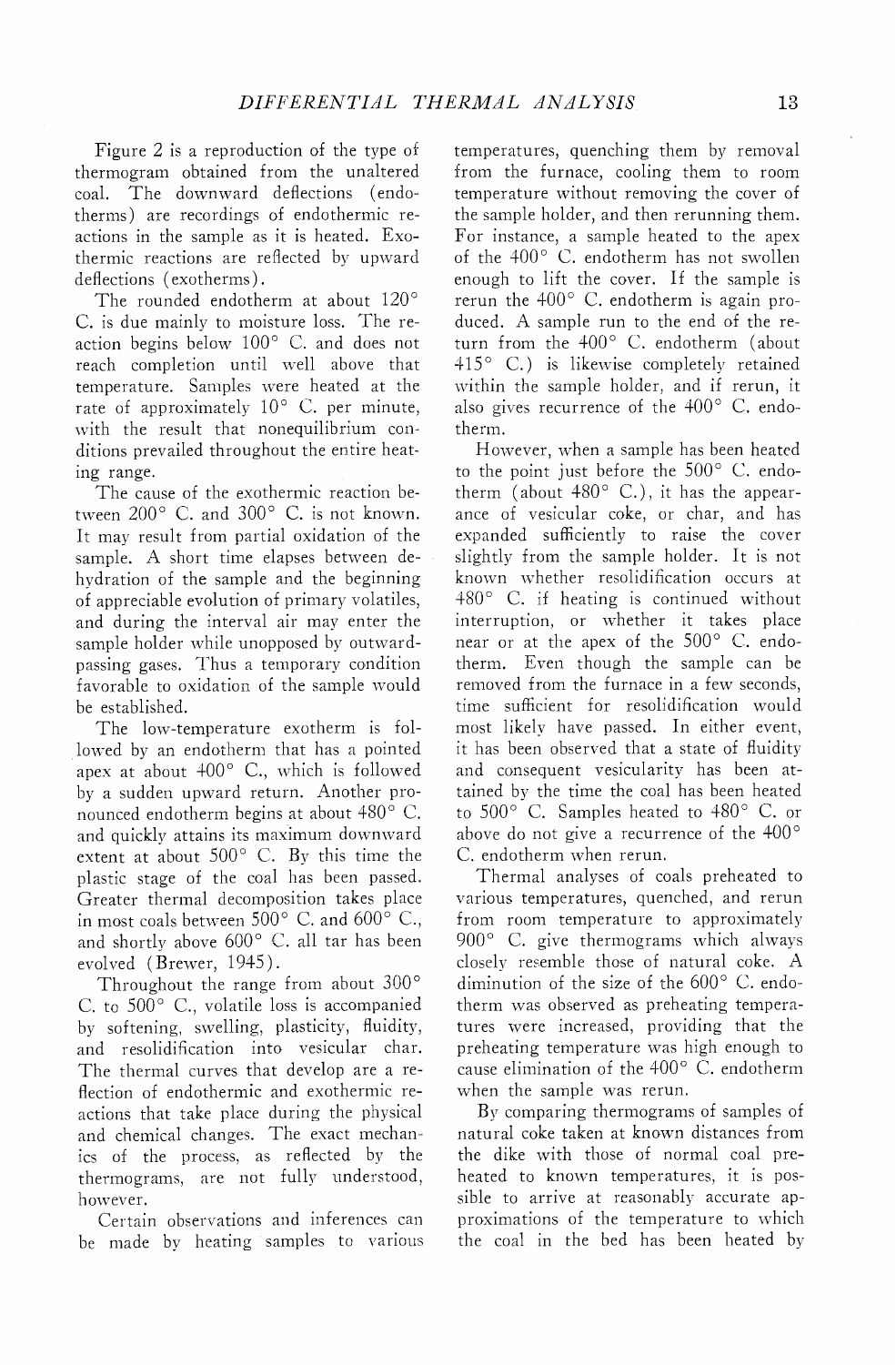igneous intrusion. The method cannot be applied to coal samples taken from outside the inner, or coked, zone because the temperature there was not raised enough to cause elimination of the  $400^{\circ}$  C. endotherm.

Comparisons between thermograms of natural coke and preheated normal coal are shown in figure 3. Therrnograms C, D, and E show the effects of contamination by mineral impurities that have prevented normal upward return of the line following the apex of the  $600^\circ$  C. endotherm. The probable normal form of these endotherms, had the completion not been interrupted, is indicated by dotted lines. For comparative purposes, those parts of the three thermograms above about  $640^\circ$  C. have been ignored. This does not detract from the applicability of the method, or lessen its degree of accuracy, because temperature estimates are based on the comparative sizes of the volatile endotherms and the temperatures at which the corresponding reactions occur in the natural coke and the preheated normal coal. The small exotherm between  $500^{\circ}$  C. and  $600^{\circ}$  C., which is present in all the thermograms, is caused by contamination of the nickel sample holder with sulfur from the coal. The sharp endotherm above  $800^{\circ}$  C. in thermograms B, C, D, and E is produced by the calcite that filled vesicles in the natural coke.

Coal preheated to  $650^{\circ}$  C. (J on figure 3) retained so little of its original volatile matter that the  $600^{\circ}$  C. endotherm did not return beyond the re-entrant caused by sulfide contamination. It is distinctly smaller than the corresponding endotherms of coal preheated to  $600^{\circ}$  C. (I) and of natural coke adjacent to the contact  $(E)$ . The temperature of coal adjacent to the dike apparently was never as high as  $650^\circ$ C.

Volatile endotherms of comparable size are shown in thermograms E and I, indicating that the maximum temperature at the coal-dike contact was about  $600^{\circ}$  C. By comparison of thermograms D and H, coal from 1 to 2 inches from the contact is estimated to have had a maximum temperature of about 580' *G.* The endotherm of D extends slightly farther below the sulfide exo-

therm than it does in H, and it is somewhat broader. Another endothermic reaction at about  $650^{\circ}$  C. has interrupted the normal return of the line from the apex of the  $600^{\circ}$ C. endotherm. The relative sizes of the 600" C. endotherms of B and G indicate that the coal  $4\frac{1}{2}$  inches from the contact was heated to about 540° C. The sample of B was taken from the outside edge of the coked zone. The endotherm of C is intermediate in size between those of B and D, and a temperature of  $560^{\circ}$  C. is estimated for the coal 3 to  $3\frac{1}{2}$  inches from the dike. Thermogram A shows that the coal 6 to  $6\frac{1}{2}$  inches from the contact was never heated to  $480^\circ$  C. because, as previously cxp!ained, the 420" C. endotherm does not occur when coal has been preheated to 480" C. (Compare A with F, which was preheated to 480° C.) Sample A was taken from the middle, or deformed, zone.

It was necessary to use thin sections for making temperature estimates for altered coal from outside the coked zone. Investigations to obtain data on the effect of heat on coal have been made by the U.S. Bureau of Mines. Thin sections of coal that had been heated to known temperatures were studied, and the results, with photomicrographs and detailed descriptions, have been published (Thiessen and Sprunk, 1933). By comparing thin sections of the Harrisburg coal from the deformed zone with Thiessen and Sprunk's photomicrographs and descriptions, the temperatures to which the deformed coal had been heated could be estimated. Figure 4 shows the temperatures estimated from thermal analyses and thinsection comparisons, plotted against distance from the dike contact.

#### DISCUSSION

The question arises as to the rank of the coal at the time of intrusion. The general appearance of the coal at the time of coking seems to have been about the same as it is today. The character of the banding, still preserved in the altered coal, shows that the process of coalification had reached the bituminous stage. The fact that it fused into natural coke when heated by the dike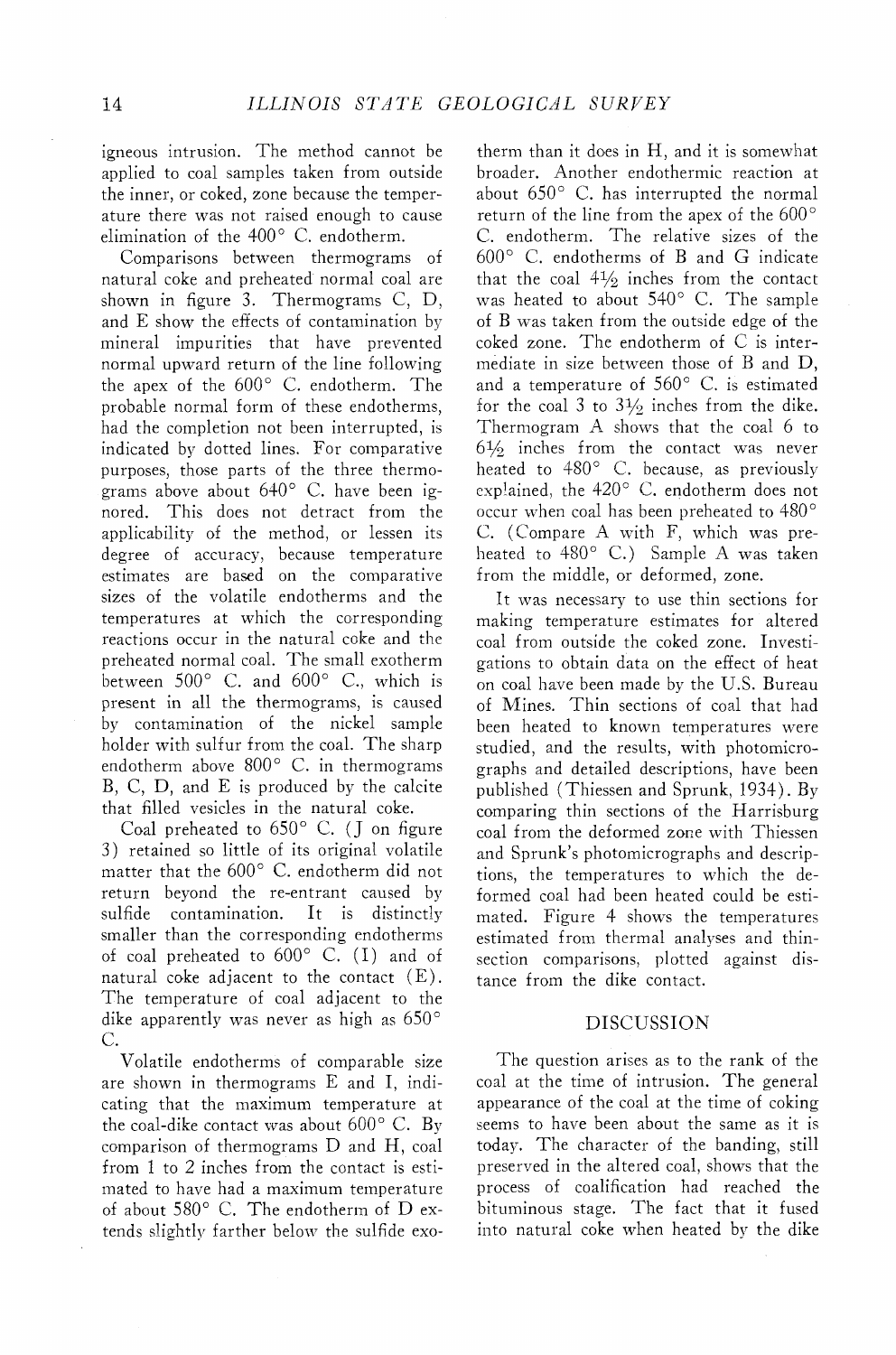*DISCUSSION 15* 



FIG. 3.-Thermograms of natural coke and preheated coal.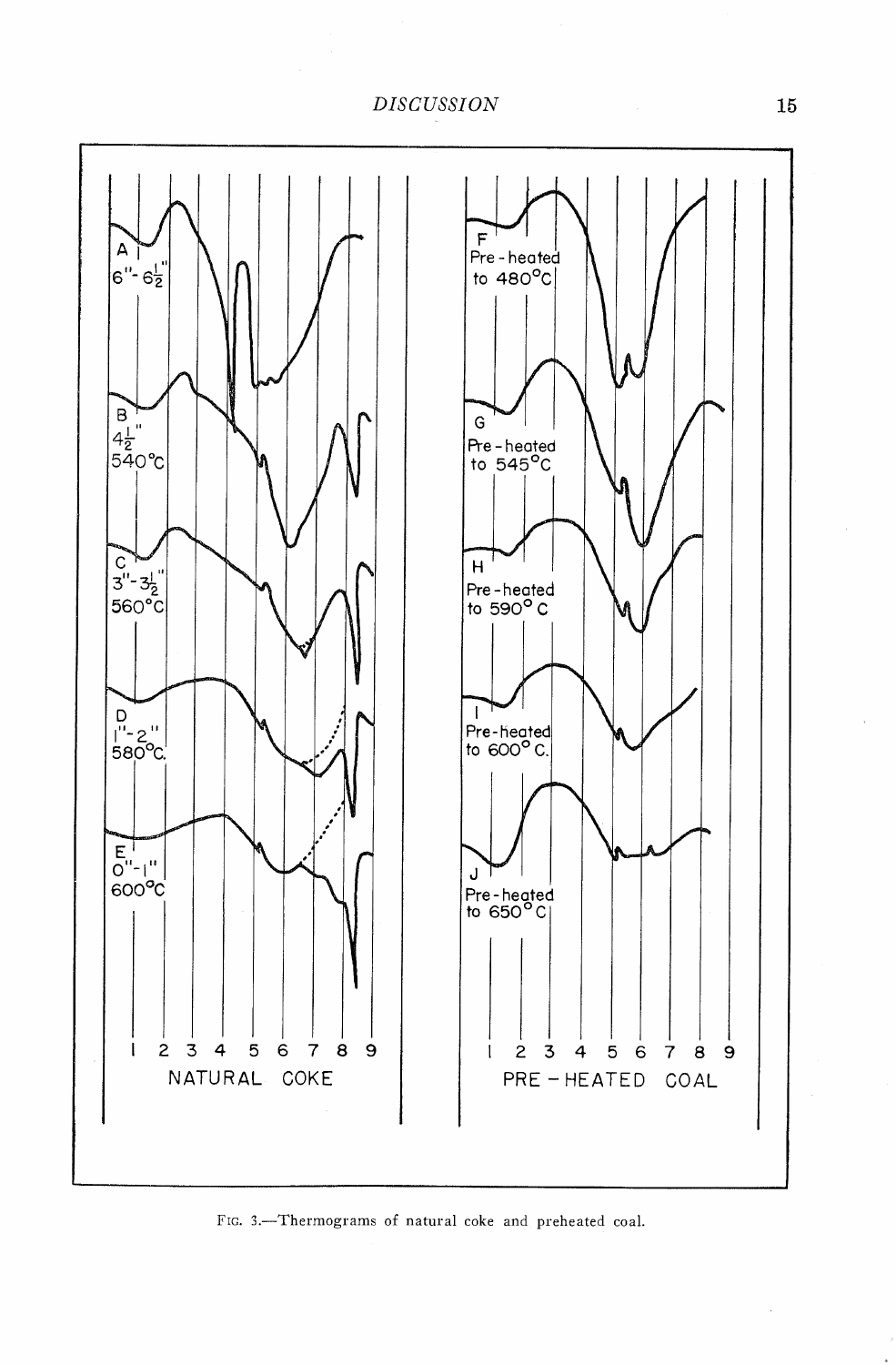is also an indication that its rank was not far below bituminous, because coals of subbituminous rank are nonagglomerating and do not form fused coke. Thus the volatile content of the coal was probably little, if any, greater than it is today.

The above estimates are thought to be the maximum temperatures to which the coal was heated by the intrusion. There is no method of accurately determining how long the coal was held at high temperature. Its rate of cooling would necessarily be largely controlled by the rate of cooling of the dike itself. Drag folding in the middle zone and tension fractures in the middle and inner zones indicate that the dike was active for some time after actual invasion of the coal strata; therefore, there probably was a continuing supply of heat. The dike probably cooled very slowly because of the low conductivity of the country rock.

The coking rate (the rate of advance of the plastic layer away from the heat source) is normally about half an inch an hour. At that rate 9 or 10 hours would have been required for the coked zone to have attained its thickness of 4 to 5 inches. The rate may have been somewhat faster because under natural conditions the coal is essentially monolithic whereas for artificial coking, crushed coal is used.

It seems probable that the coal was maintained at and near maximum temperature for a much greater length of time than were the samples of artificially preheated coal. Volatile matter continued to emanate through the fractured strata and was swept away by the upward-streaming gases from the active dike. Thus it might be inferred that prevailing temperatures could well have been considerably lower than the estimates. The length of time the coal was held at high temperatures undoubtedly was a major factor in determining the quantity of volatiles remaining in the coal after complete cooling.

The effect of pressure resulting from possible deep burial at the time of intrusion must also be considered. Laboratory and commercial coking have demonstrated that nominal pressure is necessary for the production of good coke, and that in come instances good coke can be obtained at lower temperatures if pressures are increased. Within certain limits, the effects of pressure and temperature are complementary (Brewer, 1945).



FIG. 4.-Estimated maximum temperature of coal plotted against distance from the dike contact.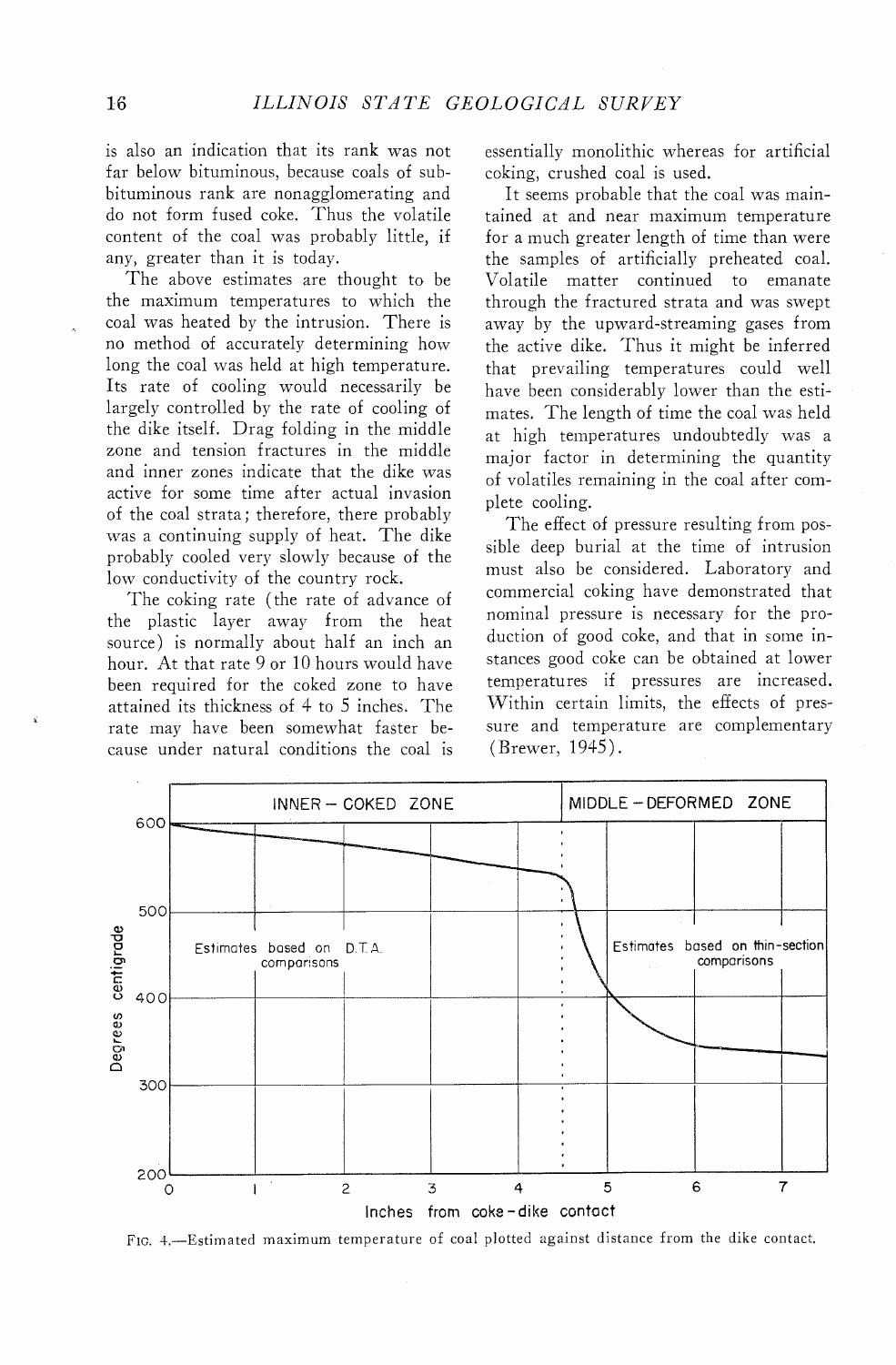Field evidence indicates that pressure was not excessive at the time of igneous activity. The conspicuous jointing above the coal and the dike in the southeast highwall points to a release of pressure' as a result of tensionfracturing prior to the advance of the rising igneous material. The manner in which the small dike stringers are controlled by fractures in the country rock also indicates that fracturing had opened avenues in advance. It is difficult to understand how a stringer of material less than one-half inch thick could advance for several feet into country rock unless crevices were already present. An apophyseal dike nearby consists of amygdaloidal rock, showing that, at least locally, confining pressure must have been almost entirely absent. The planar arrangement of vesicles in the natural coke and the manner in which the drag folds of the middle zone are deformed suggest that lateral pressure was greater than vertical.

Even though field evidence indicates intrusion under conditions of nominal pressure, the comparative density of the natural coke and the small size of the vacuoles indicate that normal free expansion of gas during coking must have been inhibited.

Interstitial spaces between coal particles permit considerable expansion when coke is produced in ovens, but the coal adjacent to the dike was not so thoroughly crushed. Fracturing of the coal no doubt took place prior to fusion, as indicated by the broken coal of the middle and outer zones, but it was not crushed as much as coal prepared for the coking oven. It was probably less prone to expansion by virtue of its relatively massive physical state.

Because of the several visible evidences suggesting the absence of excessive pressure, and in view of cited laboratory findings regarding the effects of pressure, pressure is not considered to be of major importance in the Absher area. The temperature estimates are not exact at best and it does not seem likely that greater accuracy can be attained by making adjustments to compensate for the variable effects of pressure.

Although differential thermal 'analyses indicate that the temperatures were far below those often considered in connection with basic rocks this is not the first investigation which has indicated that such rocks probably are often intruded at temperatures far below those at which they can be melted in the laboratory.

In at least one other study use was made of igneously metamorphosed coal in arriving at temperature estimates of basic intrusive rocks (Sosman, 1938). In that instance, 520 $^{\circ}$  C.  $\pm$  30 $^{\circ}$  C. was determined to be the maximum to which coal contained within a basic dike was heated. An estimated temperature of 600" C. for the rock itself was indicated.

Bowen and Tuttle (1949), after investigating the equilibrium in the system  $\rm{MgO-}$ Si0,-H,O, concluded that ultramafic rocks could be intruded only in the solid state. Parallel orientation of mineral crystals along the margins of the Absher dikes shows that the rock mass was intruded as a crystalline mush rather than as a molten magma, and the lack of chilled borders is indicative of low temperature. Partial cooling and crystallization of magma tends to produce a "mushy" consistency, and it has been estimated that magma may still be mobile with a crystal content up to 50 percent. Hess (1938) and Turner and Verhoogen ( 1951 ) have considered the problem of intrusion temperatures and have given possible explanations of the mechanism involved.

### SUMMARY AND CONCLUSIONS

Visual examination of the metamorphosed coal shows that the heat of the intrusive mass produced a dense, finely vesicular coke, similar in structure and chemical composition to artificial low-temperature coke. The coal was heated sufficiently to become plastic or thickly viscous, but the softened mass probably did not interflow to the extent that it does during artificial coking.

Confining pressure during the intrusion was too slight to affect materially the temperature necessary for producing lowtemperature coke. Fracturing of the rock strata and coal preceded actual invasion by partially crystalline material that, in the Absher area at least, did not ascend to more than a few tens of feet above the coal bed before cooling rendered it immobile.